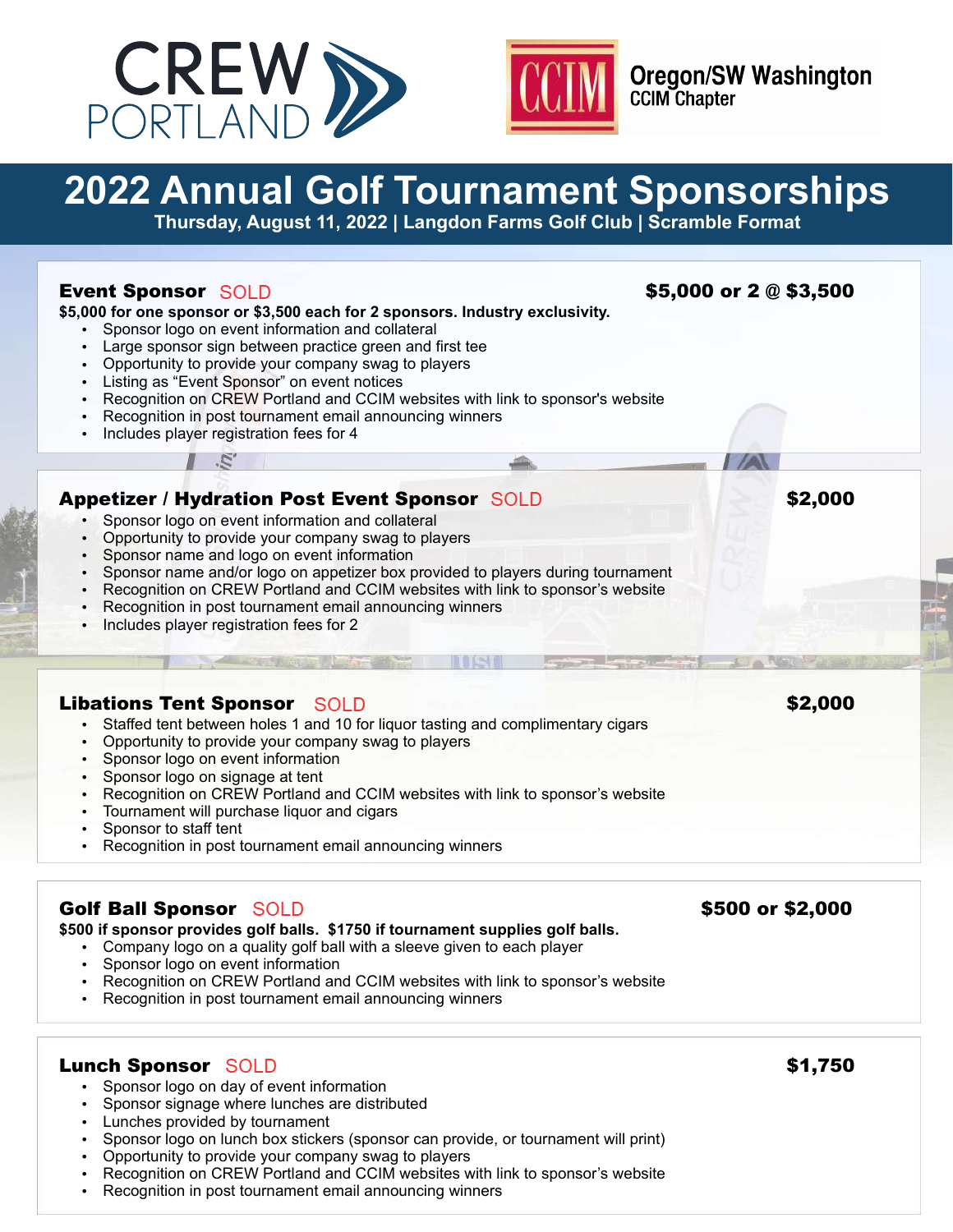



**Oregon/SW Washington**<br>CCIM Chapter

| <b>Beverage Station Tent Sponsor (2 available) SOLD</b><br>Sponsor logo on day of event information<br>Signage at tent<br>Players will receive complimentary drinks at tent<br>$\bullet$<br>Staff tent and provide your company swag to players<br>Recognition on CREW Portland and CCIM websites with link to sponsor's website<br>Recognition in post tournament email announcing winners |                                            |                          | \$1,750          |
|---------------------------------------------------------------------------------------------------------------------------------------------------------------------------------------------------------------------------------------------------------------------------------------------------------------------------------------------------------------------------------------------|--------------------------------------------|--------------------------|------------------|
|                                                                                                                                                                                                                                                                                                                                                                                             |                                            |                          |                  |
| <b>Beverage Cart Sponsor</b><br>(2 available) SOLD<br>• Sponsor logo on day of event information<br>Sponsor logo on beverage cart<br>Each player receives drink ticket with company logo<br>Recognition on CREW Portland and CCIM websites with link to sponsor's website<br>Recognition in post tournament email announcing winners                                                        |                                            |                          | \$1,000          |
| <b>Golf Cart Sponsor</b><br><b>SOLD</b><br>• Sponsor logo on day of event information<br>Sponsor logo on carts<br>Recognition on CREW Portland and CCIM websites with link to sponsor's website<br>Recognition in post tournament email announcing winners                                                                                                                                  |                                            |                          | \$1,500          |
|                                                                                                                                                                                                                                                                                                                                                                                             |                                            |                          |                  |
| <b>Flag Sponsor SOLD</b><br>\$750 if sponsor provides flags. \$1000 if tournament supplies flags.<br>Sponsor's logo on flags at each green<br>• Sponsor logo on day of event information<br>Recognition on CREW Portland and CCIM websites with link to sponsor's website<br>Recognition in post tournament email announcing winners                                                        |                                            |                          | \$750 or \$1,000 |
| <b>Hole-In-One Sponsor</b>                                                                                                                                                                                                                                                                                                                                                                  |                                            | \$25,000 prize - \$1,500 |                  |
| <b>SOLD</b>                                                                                                                                                                                                                                                                                                                                                                                 | Harley Davidson Motorcycle prize - \$1,000 |                          |                  |
| Sponsor logo on event information<br>Sponsor signage with logo at the prize hole<br>the contract of the following contract the contract of the contract of the contract of the contract of the contract of the contract of the contract of the contract of the contract of the contract of the contract of the con                                                                          | <b>SOLD</b>                                | \$10,000 prize - \$750   |                  |

- Must provide 'witnesses' at prize hole great networking opportunity
- Recognition on CREW Portland and CCIM websites with link to sponsor's website
- Social Media mention for top two HIO Prize Sponsorships
- Recognition in post tournament email announcing winners

# Hole Sponsor 3 Available 3 Available 3 Available 3 Available 3 Available 3 Available 3 Available 3 Available 3 Available 3 Available 3 Available 3 Available 3 Available 3 Available 3 Available 3 Available 3 Available 3 Ava

- Sponsor logo on day of event information
- Sponsor's logo on signage at the tee box
- $\cdot$  Staff hole